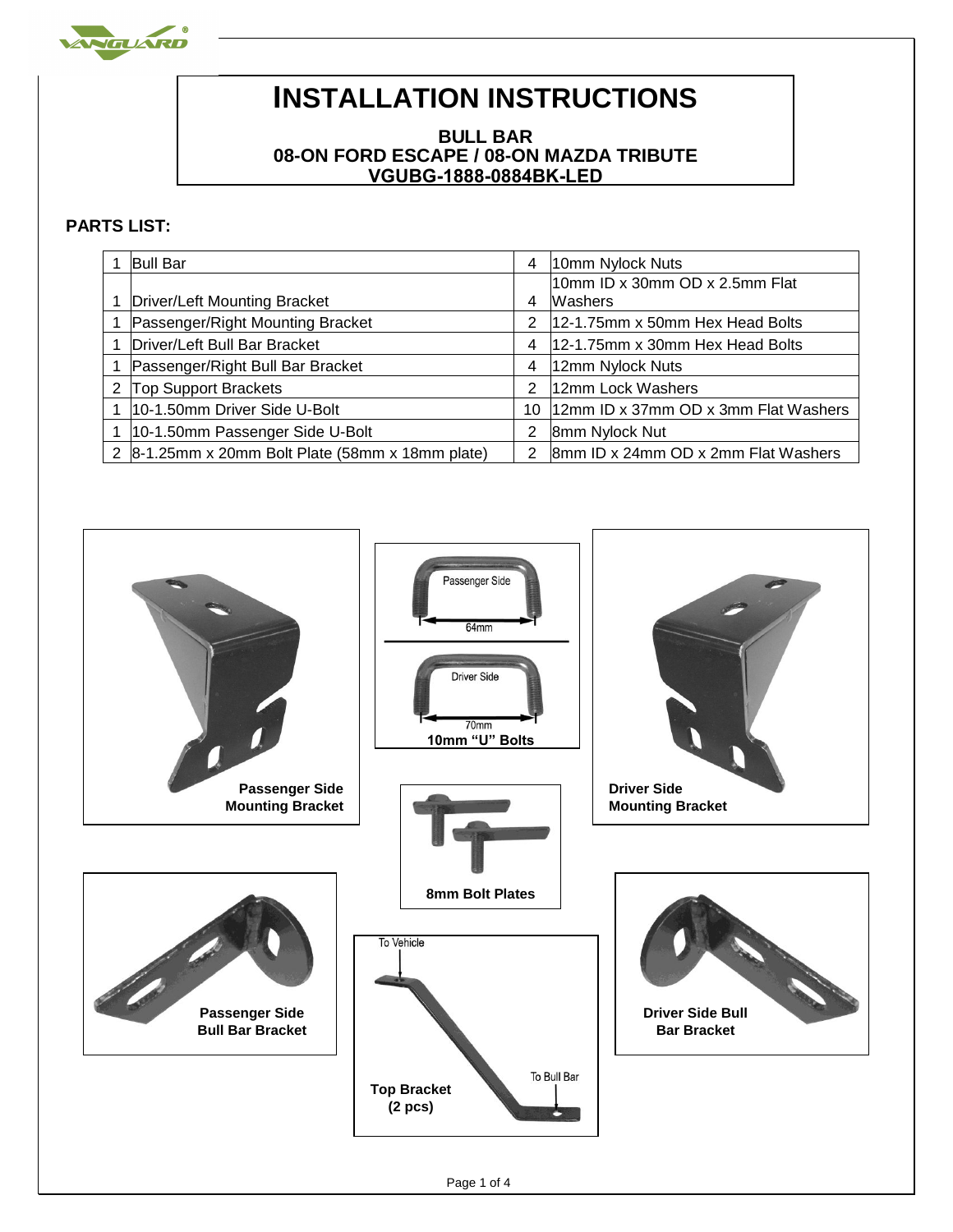## **PROCEDURE:**

- **1. REMOVE CONTENTS FROM BOX. VERIFY ALL PARTS ARE PRESENT. READ INSTRUCTIONS CAREFULLY BEFORE STARTING INSTALLATION. DO NOT ATTEMPT INSTALLATION ALONE; PERSONAL INJURY OR DAMAGE TO THE TRUCK MAY RESULT.**
- **2.** From underside of vehicle, remove the passenger and driver side splash shield and the air valance.
- **3.** Measure and mark 12 ½" from the outside and towards the inside of each end of the air valance. **NOTE:** Do not follow the contour of the air valance when measuring. Use a hacksaw to cut out 1" gap on each marked location on the air dam shown in **Figure 1 & 2**. **NOTE:** The air valance will be in three pieces, when re-installing.
- **4.** Trim the splash shields as shown in **Figure 3 & 4**.
- **5.** Re-Install the splash shields back onto the vehicle, note that one mounting location is missing from each splash shield. These will be secured beneath the included Mounting Brackets when installed **(Figure 5)**.
- **6.** Re-install the air valance back to the vehicle. **NOTE:** The air valance will mount back to the vehicle using the center factory bolt and the clips **(Figure 5)**.
- **7.** Starting on the driver side of the vehicle, locate the two non-threaded factory holes in the bottom of the cross member and insert driver side "U" Bolt (larger) through factory hole as shown in **Figure 5**.
- **8.** Position driver side Mounting Bracket over already inserted "U"-Bolt and installed splash shield. **NOTE:** Once the Mounting bracket is fully tightened, it will hold the splash shield in place. Trim and fit the splash shield and air valance if needed as you installed the Mounting Bracket. You might need to slightly pull on the air valance towards the front of the vehicle in order to slide the Mounting Bracket between the splash shield and air valance **(Figure 6)**.
- **9.** Secure the Mounting Bracket to "U" Bolt using (2) 10mm Nylock Nuts and (2) 10mm Flat Washers **(Figure 6)**. Do not tighten at this time.
- **10.** Repeat steps 7 9 for passenger side Mounting Bracket.
- **11.** On each of the outer bumper intake there is one plastic fastener on the upper section. Use a flat screw driver to remove these plastic fasteners **(Figure 7)**.
- **12.** Engage (1 ea) 8mm x 25mm Bolt Plate through the top of each factory hole where you previously removed the plastic fasteners **(Figure 8)**.
- **13.** Partially hang Top Brackets to already installed Bolt Plates by using (2) 8mm Nylock Nuts and (2) 8mm Flat Washers **(Figure 9)**. Do not tighten at this time.
- **14.** Remove the two outer skid plate upper bolts on the Bull Bar **(Figure 10)**. **NOTE:** This will be the Top Bracket mounting location.
- **15.** Determine passenger and driver Bull Bar Mounting Brackets and hand tighten them to Bull Bar using (2) 12- 1.75mm Hex Head Bolts, (2) 12mm Lock Washers, and (2) 12mm Flat Washers **(Figure 11)**.
- **16.** With help position Bull Bar on the outer side of Mounting Brackets. Attach Bull Bar to Mounting Brackets using (4) 12mm x 30mm Hex Head Bolts, (4) 12mm Nylock Nuts, and (8) 12mm Flat Washers **(Figure 12)**. Do not tighten at this time.
- **17.** Attach Top Bracket to Bull Bar using the bolts removed in step 11 **(Figure 13)**.
- **18.** Level and adjust Bull Bar; and then tighten all hardware at this time.
- **19.** Do periodic inspections to the installation to make sure that all hardware is secure and tight.

**To protect your investment**, wax this product after installing. Regular waxing is recommended to add a protective layer over the finish. Do not use any type of polish or wax that may contain abrasives that could damage the finish. **For stainless steel**: Aluminum polish may be used to polish small scratches and scuffs on the finish. Mild soap may be used also to clean the Bull Bar.

**For gloss black finishes**: Mild soap may be used to clean the Bull Bar.



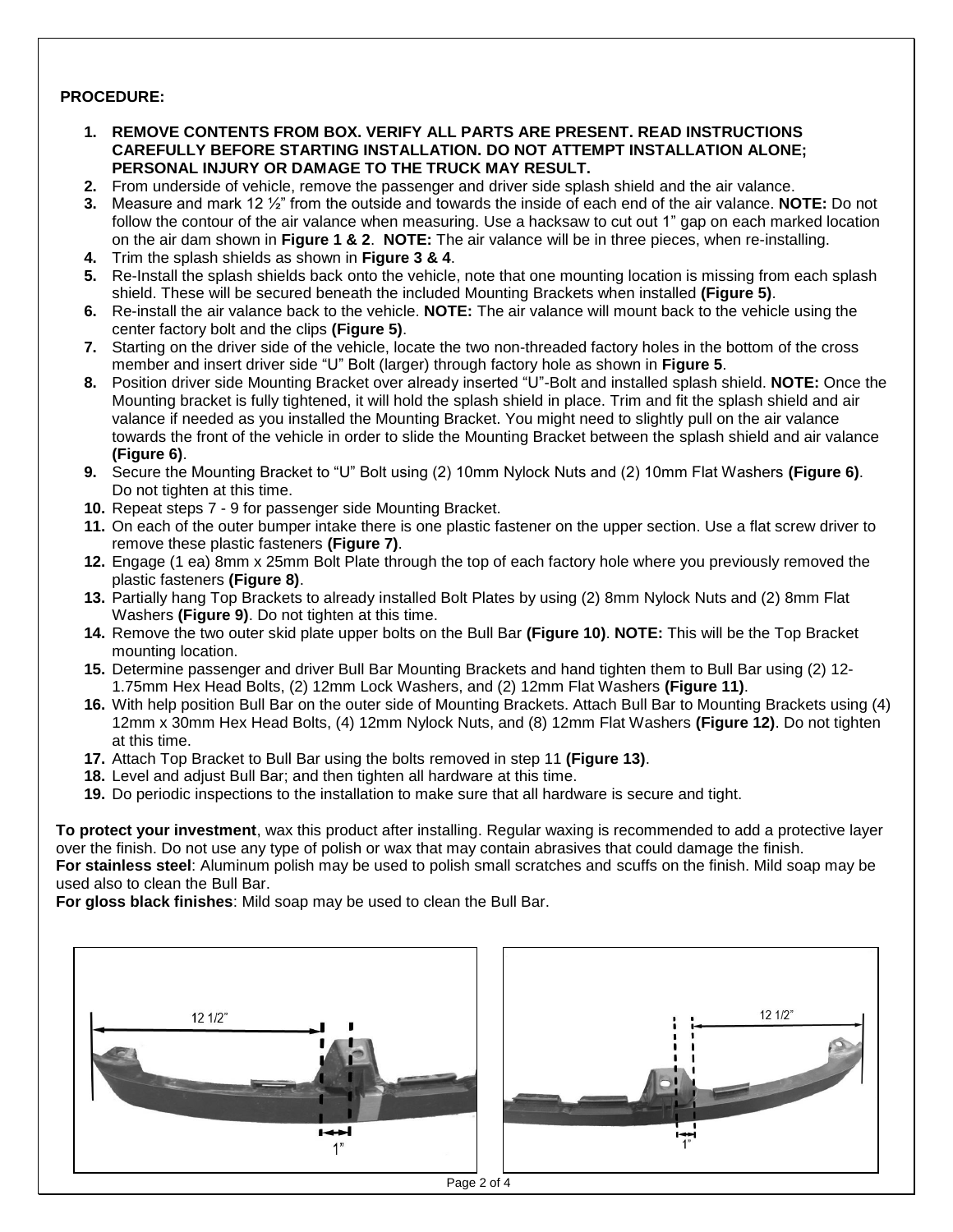